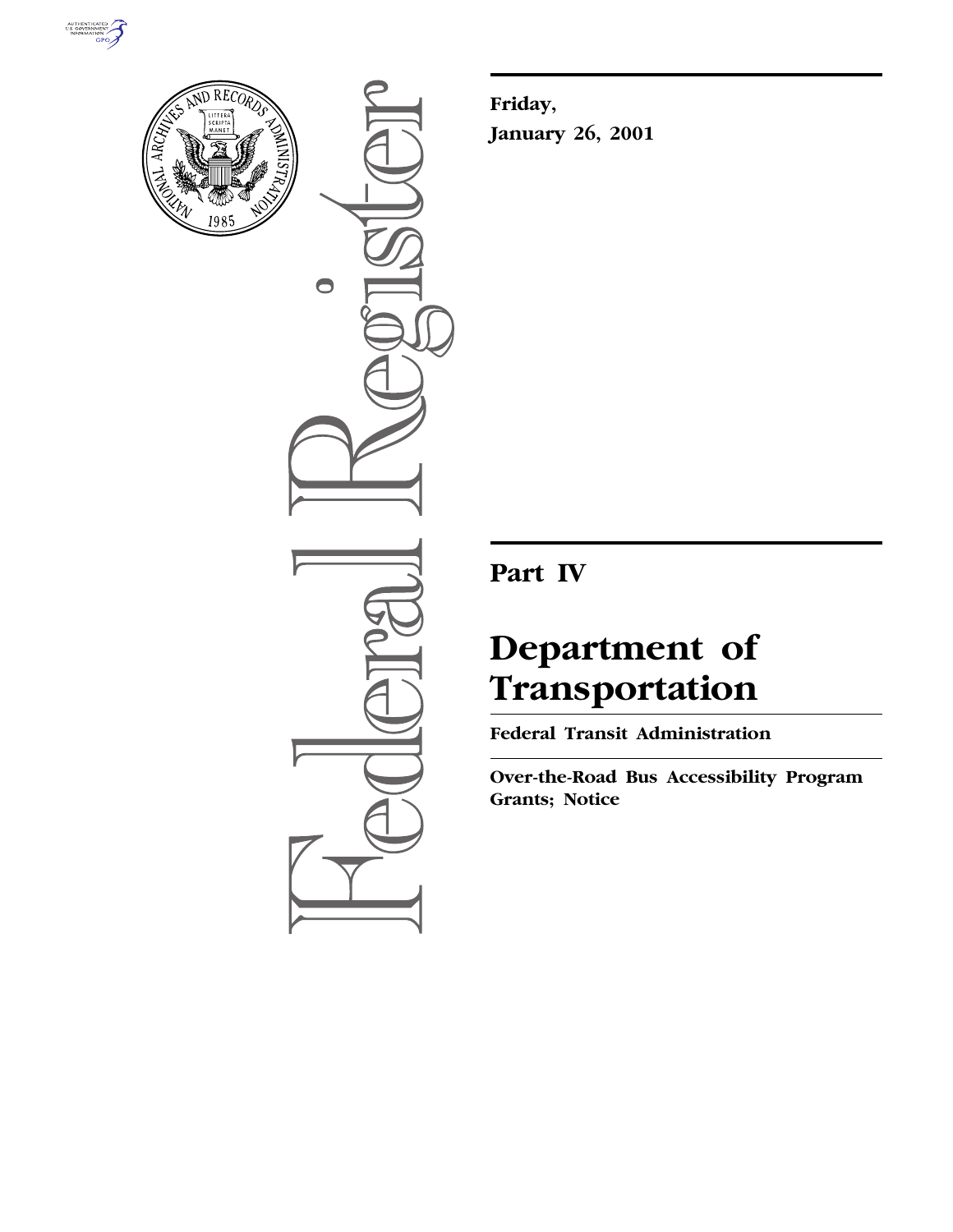# **DEPARTMENT OF TRANSPORTATION**

# **Federal Transit Administration**

### **Over-the-Road Bus Accessibility Program Grants**

**AGENCY:** Federal Transit Administration (FTA), DOT.

**ACTION:** Notice of availability of funds; Solicitation of grant applications.

**SUMMARY:** The U.S. Department of Transportation (DOT) Federal Transit Administration (FTA) announces the availability of funds in fiscal year (FY) 2001 for the Over-the-Road Bus (OTRB) Accessibility Program, authorized by Section 3038 of the Transportation Equity Act for the 21st Century (TEA– 21), Pub. L. 105–178. The OTRB Accessibility Program makes funds available to private operators of overthe-road buses to finance the incremental capital and training costs of complying with DOT's over-the-road bus accessibility final rule, published in a **Federal Register** Notice on September 24, 1998. The OTRB Accessibility Program calls for national solicitation of applications, with grantees to be selected on a competitive basis. FTA's FY 2001 Appropriation Act makes Federal funds available to intercity fixed-route providers and other OTRB providers at up to 90 percent of the project cost.

A total of \$24.3 million is available for the program over the life of TEA–21. The guaranteed level of funding available for intercity fixed-route service was \$2 million in FYs 1999 and 2000, and is \$3 million in FY 2001, and \$5.25million in FYs 2002 and 2003, for a total of \$17.5 million. The guaranteed level of funding for other over-the-road bus services, including charter and tour bus, is \$1.7 million per year from FYs 2000 and 2003, for a total of \$6.8 million.

For FY 2001, \$3 million was appropriated for intercity fixed-route service providers and \$1.7 million was appropriated for other over-the-road service providers. After applying the .22 percent reduction for the governmentwide rescission required by the FY 2001 Omnibus Consolidated Appropriations Act, Pub.L. 106–554, the amount available for the OTRB Accessibility Program has been reduced to \$4,689,660. Of this amount, \$2,993,400 is available to providers of intercity fixed-route service, and \$1,696,260 is available to other providers of over-theroad bus services, including local fixedroute service, commuter service, and charter and tour service.

This announcement describes application procedures for the OTRB Accessibility Program and the procedures FTA will use to determine which projects it will fund. It includes all of the information needed to apply for an OTRB Accessibility Program grant.

This announcement is available on the Internet on the FTA website at: [*http://www.fta.gov/library/legal/federal register/2001/index.htm*]. FTA will announce final selections on the website and in the **Federal Register**.

**DATES:** Complete applications for OTRB Accessibility Program grants must be submitted to the appropriate FTA regional office (see Appendix A) by the close of business April 27, 2001. The appropriate FTA regional office is that office which serves the state in which an applicant's headquarters office is located. FTA intends to announce grant selections in July 2001, and it is anticipated that grants will be made by September 30, 2001, the end of the Federal fiscal year. FTA will accept comments on this notice until (30 days after date published). Based on input, FTA may provide amending or clarifying program information.

**ADDRESSES:** Comments and questions related to this notice can be mailed, faxed, or electronically submitted to the following: Sue Masselink, Federal Transit Administration, Room 9315, 400 7th Street, S.W., Washington, D.C. 20590 (FAX (202) 366–7951, e-mail address: sue.masselink@fta.dot.gov).

**FOR FURTHER INFORMATION CONTACT:** The appropriate FTA Regional Administrator (Appendix A) for application-specific information and issues. For general program information, contact Sue Masselink, Office of Program Management, (202) 366–2053, e-mail: *sue.masselink@fta.dot.gov.* A TDD is available at 1–800–877–8339 (TDD/FIRS).

# **SUPPLEMENTARY INFORMATION**

#### **Table of Contents**

I. General Program Information

#### II. Guidelines for Preparing Grant Applications

- Submission of Applications and Grant Review Process
- Appendix A FTA Regional Offices
- Appendix B Sample OTRB Accessibility Program Project Budget
- Appendix C Certifications and Assurances
- Appendix D Grant Application Checklist

Appendix E OMB Standard Form 424, ''Federal Assistance''

#### **I. General Program Information**

## *A. Authority*

The program is authorized under section 3038 of the Transportation Equity Act for the 21st Century (TEA–

21). Funds have been appropriated for this program under the Department of Transportation and Related Agencies Appropriations Act, 2001, Pub.L. 106– 346; however, a .22 percent rescission was required pursuant to section 1403(a) of the FY 2001 Omnibus Consolidated Appropriations Act.

# *B. Background*

Over-the-road buses are used in intercity fixed-route service as well as other services, such as charter and tour bus services. These services are an important element of the U.S. transportation system. TEA–21 authorized FTA's Over-the-road Bus Accessibility Program to assist over-theroad bus operators in complying with the Department's Over-the-road Bus Accessibility rule, ''Transportation Services for Individuals with Disabilities (ADA)'' (49 CFR part 37) published in a **Federal Register** notice on September 24, 1998.

*Summary of DOT's Over-the-Road Bus Accessibility Rule.* Under the overthe-road bus accessibility rule, all new buses obtained by large (Class I carriers, i.e., those with gross annual operating revenues of \$5.3 million or more), fixedroute carriers, starting in 2000, must be accessible, with wheelchair lifts and tiedowns that allow passengers to ride in their own wheelchairs. The rule requires the fixed-route carriers' fleets to be completely accessible by 2012. The buses acquired by small (gross operating revenues of less than \$5.3 million annually) fixed-route providers also are required to be lift-equipped, although they do not have a deadline for total fleet accessibility. Small providers also can provide equivalent service in lieu of obtaining accessible buses. Starting in 2001, charter and tour companies will have to provide service in an accessible bus on 48 hours' advance notice. Fixedroute companies must also provide this kind of service on an interim basis until their fleets are completely accessible.

Small carriers who provide mostly charter or tour service and also provide a small amount of fixed-route service can meet all requirements through 48 hour advance-reservation service. Small carriers have an extra year to begin complying with the requirements which apply to them starting in October 2001, compared to October 2000 for large carriers.

Specifications describing the design features that an over-the-road bus must have to be readily accessible to and usable by persons who use wheelchairs or other mobility aids required by the ''Americans with Disabilities Act Accessibility Guidelines for Transportation Vehicles: Over-the-Road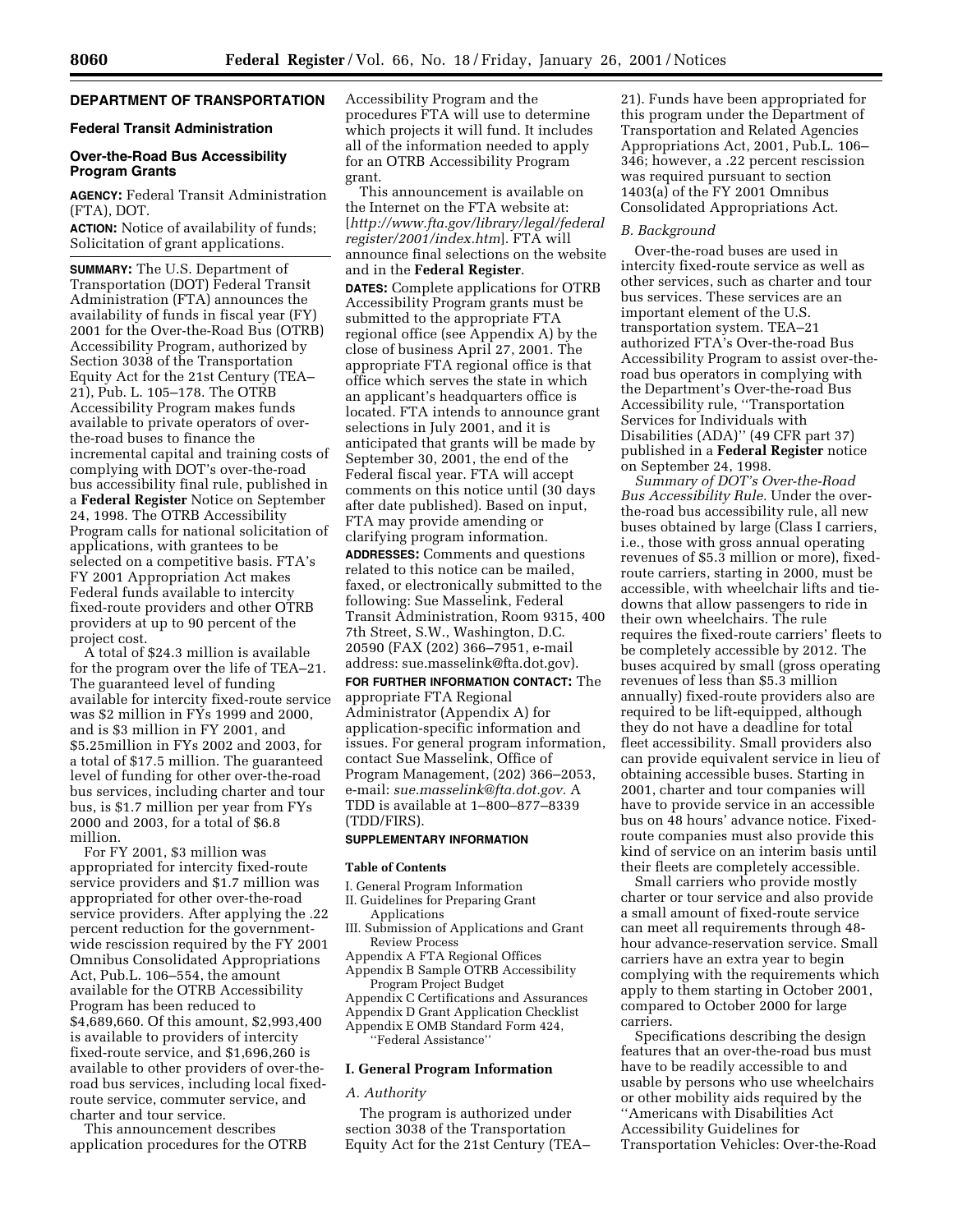Buses'' rule (36 CFR part 1192) were published in another **Federal Register** Notice on September 28, 1998.

## *C. Scope*

Improving mobility and shaping America's future by ensuring that the transportation system is accessible, integrated, efficient and offers flexibility of choices is a key strategic goal of the Department of Transportation. Over-theroad Bus Accessibility projects will improve mobility for individuals with disabilities by providing financial assistance to help make vehicles accessible and provide training to ensure that drivers and others understand how to use accessibility features as well as how to treat patrons with disabilities.

#### *D. Eligible Applicants*

Grants will be made directly to operators of over-the-road buses. Intercity, fixed-route over-the-road bus service providers may apply for the nearly \$3 million available to intercity fixed-route providers in FY 2001. Other over-the-road bus service providers, including operators of local fixed-route service, commuter service, and charter or tour service may apply for the nearly \$1.7 million available in FY 2001 for these providers. OTRB operators who provide intercity, fixed-route service and another type of service, such as commuter, charter or tour, may apply for both categories of funds with a single application. Private for-profit operators of over-the-road buses are eligible to be direct applicants for this program. This is a departure from the other FTA programs in which the direct applicant must be a state or local public body.

## *E. Vehicle and Service Definitions*

An ''over-the-road bus'' is a bus characterized by an elevated passenger deck located over a baggage compartment.

Intercity, fixed-route over-the-road bus service is regularly scheduled bus service for the general public, using an over-the-road bus that: operates with limited stops over fixed routes connecting two or more urban areas not in close proximity or connecting one or more rural communities with an urban area not in close proximity; has the capacity for transporting baggage carried by passengers; and makes meaningful connections with scheduled intercity bus service to more distant points.

Other over-the-road bus service means any other transportation using over-theroad buses, including local fixed-route service, commuter service, and charter or tour service (including tour or excursion service that includes features

in addition to bus transportation such as meals, lodging, admission to points of interest or special attractions). While some commuter service may also serve the needs of some intercity fixed-route passengers, the statute includes commuter service in the definition of ''other'' service. Commuter service providers should apply for these funds, even though the services designed to meet the needs of commuters may also provide service to intercity fixed-route passengers on an incidental basis. If a service provider can document that more than 50 percent of its passengers are using the service as intercity fixedroute service, the provider may apply for the funds designated for intercity fixed-route operators.

#### *F. Eligible Projects*

Projects to finance the incremental capital and training costs of complying with DOT's over-the-road bus accessibility rule (49 CFR Part 37, subpart H) are eligible for funding. Incremental capital costs eligible for funding include adding lifts, tie downs, moveable seats, doors and all labor costs associated with work on the vehicle needed to make new vehicles accessible. Retrofitting vehicles with such accessibility components is also an eligible expense. Please see Buy America section for further determination of eligibility.

Funds may be awarded by FTA for costs already incurred by the applicants. For example, new wheelchair accessible vehicles delivered since June 9, 1998, the date that the TEA–21 was signed into law, are eligible for funding under the program. Vehicles of any age that have been retrofitted with lifts and other accessibility components since June 9, 1998 are also eligible for funding.

Eligible training costs are those required by the final accessibility rule as described in 49 CFR 37.209. These activities include training in proper operation and maintenance of accessibility features and equipment, boarding assistance, securement of mobility aids, sensitive and appropriate interaction with passengers with disabilities, and handling and storage of mobility devices. The costs associated with developing training materials or providing training for local providers of over-the-road bus services for these purposes are eligible expenses.

FTA has sponsored the development of accessibility training materials for public transit operators. FTA-funded Project Action is a national technical assistance program to promote cooperation between the disability community and transportation industry. Project Action provides training,

resources and technical assistance to thousands of disability organizations, consumers with disabilities, and transportation operators. It maintains a resource center with the most up-to-date information on transportation accessibility. Project Action may be contacted at: Project Action, 700 Thirteenth Street, N.W., Suite 200, Washington, DC 20590, Phone: 1–800– 659–6428, Internet address: *http:// www.projectaction.org/.*

#### *G. Grant Criteria*

FTA will award grants based on: a. The identified need for over-theroad bus accessibility for persons with disabilities in the areas served by the applicant;

b. The extent to which the applicant demonstrates innovative strategies and financial commitment to providing access to over-the-road buses to persons with disabilities;

c. The extent to which the over-theroad bus operator acquires equipment required by DOT's over-the-road bus accessibility rule prior to the required timeframe in the rule;

d. The extent to which financing the costs of complying with DOT's rule presents a financial hardship for the applicant; and

e. The impact of accessibility requirements on the continuation of over-the-road bus service, with particular consideration of the impact of the requirements on service to rural areas and for low-income individuals.

These are the statutory criteria upon which funding decisions will be made. In addition to these criteria, FTA may also consider other factors, such as the size of the applicant's fleet and the approximate proportion of use the vehicle will get for the services eligible under the category of funds for which the applicant is applying. Funding decisions may also take into consideration whether intercity fixedroute carriers are large (Class I carriers, i.e., those with gross annual operating revenues of \$5.3 million or more) or small (gross operating revenues of less than \$5.3 million annually).

#### *H. Grant Requirements*

The grant application must include documentation necessary to meet the requirements of FTA's Nonurbanized Area Formula program (49 U.S.C. 5311). Technical assistance regarding these requirements is available in each FTA regional office. Federal requirements apply only to the incremental cost of adding the wheelchair accessibility features, either to new vehicles or when retrofitting existing vehicles.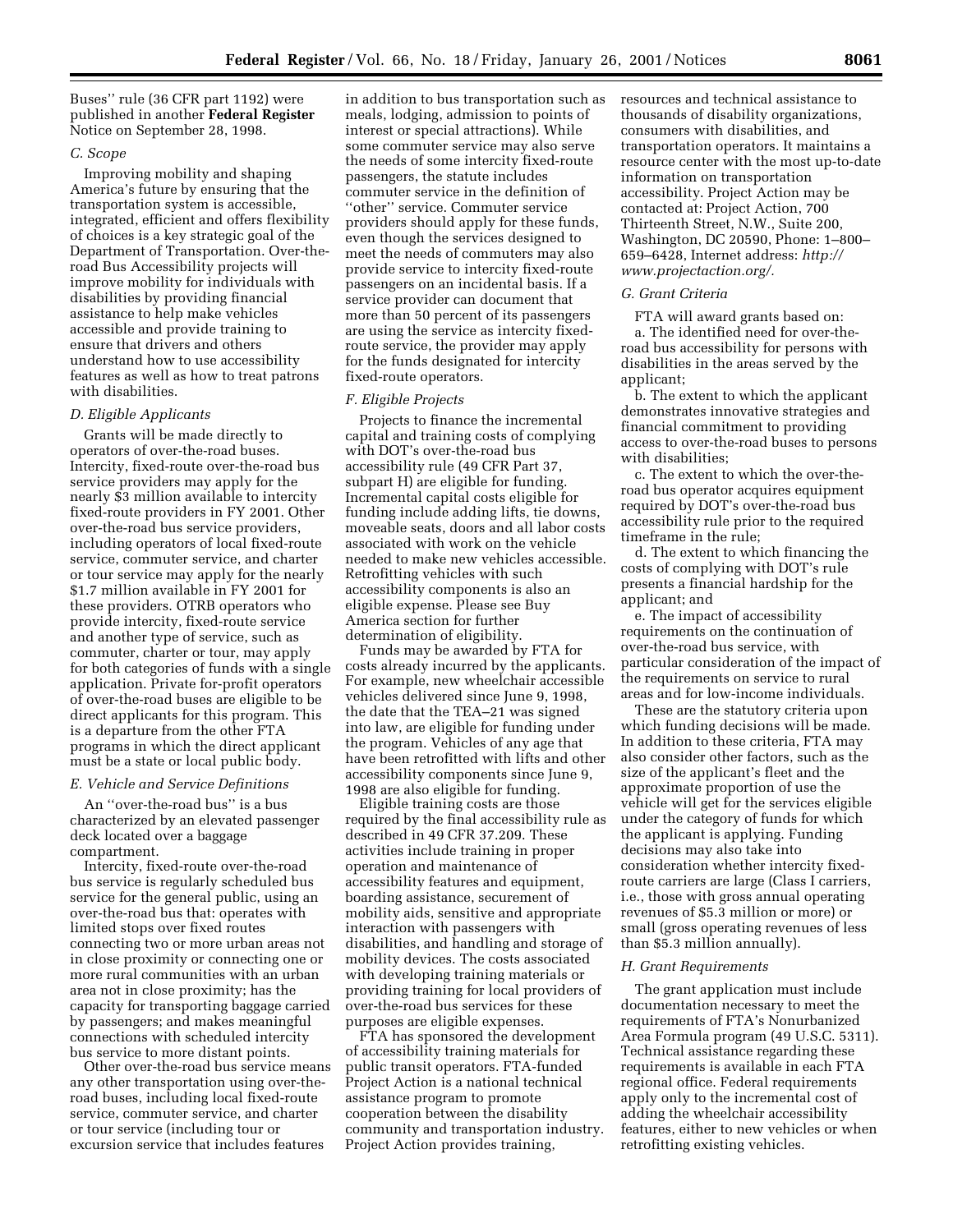Training costs are not subject to all requirements. For example, labor protections, Buy America, and school transportation are not applicable to training assistance.

1. *Buy America.* In the OTRB Accessibility program, FTA's Buy America regulations, 49 CFR part 661, apply to the incremental capital cost of making vehicles accessible. Those regulations do not apply to associated labor costs. The following discussion relates to the contract between the grantee and the prime contractor.

The ''General Requirements'' found at 49 CFR 661.5 apply to that portion of the accessibility system being funded. That section requires that all of the manufacturing processes for the product take place in the United States and that all components of the product be made in the United States. A component is considered domestic if it is manufactured in the U.S.A., regardless of the origin of its subcomponents. The lift, the moveable seats, and the securement devices will all be considered components for purposes of this program; accordingly, a ''General Requirements'' analysis should be applied to each of these items individually. Should a recipient choose to request funding for only a specific component, such as the lift or the securement device, then the Buy America requirements would apply only to that item funded by FTA.

Three exceptions to the general requirements that can be found at 49 CFR 661.7: first, a waiver may be requested when the application of the regulation is not in the public interest; second, the general requirements will not apply if materials and products being procured are not produced in the United States in sufficient and reasonably available quantities and of a satisfactory quality; and third, a price differential waiver will be available under this program only if the grantee conducts a competitive procurement (see Competitive Procurement Section, below). FTA approval must be received by the recipient of FTA funds prior to the execution of contract.

It should also be noted that FTA has issued a general public interest waiver for all purchases under the Federal ''small purchase'' threshold, which is currently set at \$100,000. This waiver can be found in 49 CFR 661.7, Appendix A(e). In section 3038(b) of TEA–21, Congress authorized FTA financing of the incremental capital costs of compliance with DOT's OTRB accessibility rule. Consistent with this provision, the small purchase waiver applies only to the incremental cost of the accessibility features FTA is

funding. Where more than one bus is purchased, the grantee must consider the incremental cost increase for the entire procurement when determining if the small purchase waiver applies. For example, if \$30,000 is the incremental cost for the accessibility features eligible under this program per bus (regardless of the Federal share contribution), then a procurement of three buses with a total such cost of \$90,000, would qualify for the small purchase waiver. No special application to FTA would be required.

The grantee must obtain a certification from the bus manufacturer that all items included in the incremental cost for which the applicant is applying for funds meet Buy America requirements.

The Buy America regulations can be found at *www.fta.dot.gov/library/legal/ 49961.htm.*

2. *Labor Protection.* Before FTA may award a grant for capital assistance, 49 U.S.C. 5333(b) requires that fair and equitable arrangements must be made to protect the interests of transit employees affected by FTA assistance. Those arrangements must be certified by the Secretary of Labor as meeting the requirements of the statute. When a labor organization represents a group of affected employees in the service area of an FTA project, the employee protective arrangement is usually the product of negotiations or discussions with the union. The grant applicant can facilitate Department of Labor (DOL) certification by identifying in the application any previously certified protective arrangements that have been applied to similar projects undertaken by the grant applicant, if any. Receiving funds under the OTRB Accessibility program, however, will not require the grantee's employees to be represented by organized labor. Upon receipt of a grant application requiring employee protective arrangements, FTA will transmit the application to DOL and request certification of the employee protective arrangements. In accordance with DOL guidelines, DOL notifies the relevant unions in the area of the project that a grant for assistance is pending and affords the grant applicant and union the opportunity to agree to an arrangement establishing the terms and conditions of the employee protections. If necessary, DOL furnishes technical and mediation assistance to the parties during their negotiations. The Secretary of Labor may determine the protections to be certified if the parties do not reach an agreement after good faith bargaining and mediation efforts have been exhausted. DOL will also set the protective conditions when affected

employees in the service area are not represented by a union. When DOL determines that employee protective arrangements comply with labor protection requirements, DOL will provide a certification to FTA. The grant agreement between FTA and the grant applicant incorporates by reference the employee protective arrangements certified by DOL.

Applicants must identify any labor organizations that may represent their employees and all labor organizations that represent the employees of any other transit providers in the service area of the project.

For each local of a nationally affiliated union, the applicant must provide the name of the national organization and the number or other designation of the local union. (For example, Amalgamated Transit Union local 1258.) Since DOL makes its referral to the national union's headquarters, there is no need to provide a means of contacting the local organization.

However, for each independent labor organization (i.e., a union that is not affiliated with a national or international organization) the local information will be necessary (name of organization, address, contact person, phone, fax numbers).

Where a labor organization represents transit employees in the service area of the project, DOL must refer the proposed protective arrangements to each union and to each recipient. For this reason, please provide DOL with a contact person, address, telephone number and fax number for your company, and associated union information.

DOL issued a **Federal Register** Notice addressing the new TEA–21 programs, including the OTRB Accessibility Program, ''Amendment to Section 5333(b) Guidelines to Carry Out New Programs Authorized by the Transportation Equity Act for the 21st Century (TEA–21); Final Rule, dated July 28, 1999. FTA issued a ''Dear Colleague'' letter, dated December 5, 2000, addressing DOL processing of grant applications. Attached to the letter is an application checklist which provides information that DOL must have in order to review and certify FTA grant applications. This letter and attachment can be found at: *http:// www.fta.dot.gov/office/public/ c0019.html.* Questions concerning protective arrangements and related matters pertaining to transit employees should be addressed to the Division of Statutory Programs, Department of Labor, 200 Constitution Avenue, NW., Room N–5411, Washington, DC 20210;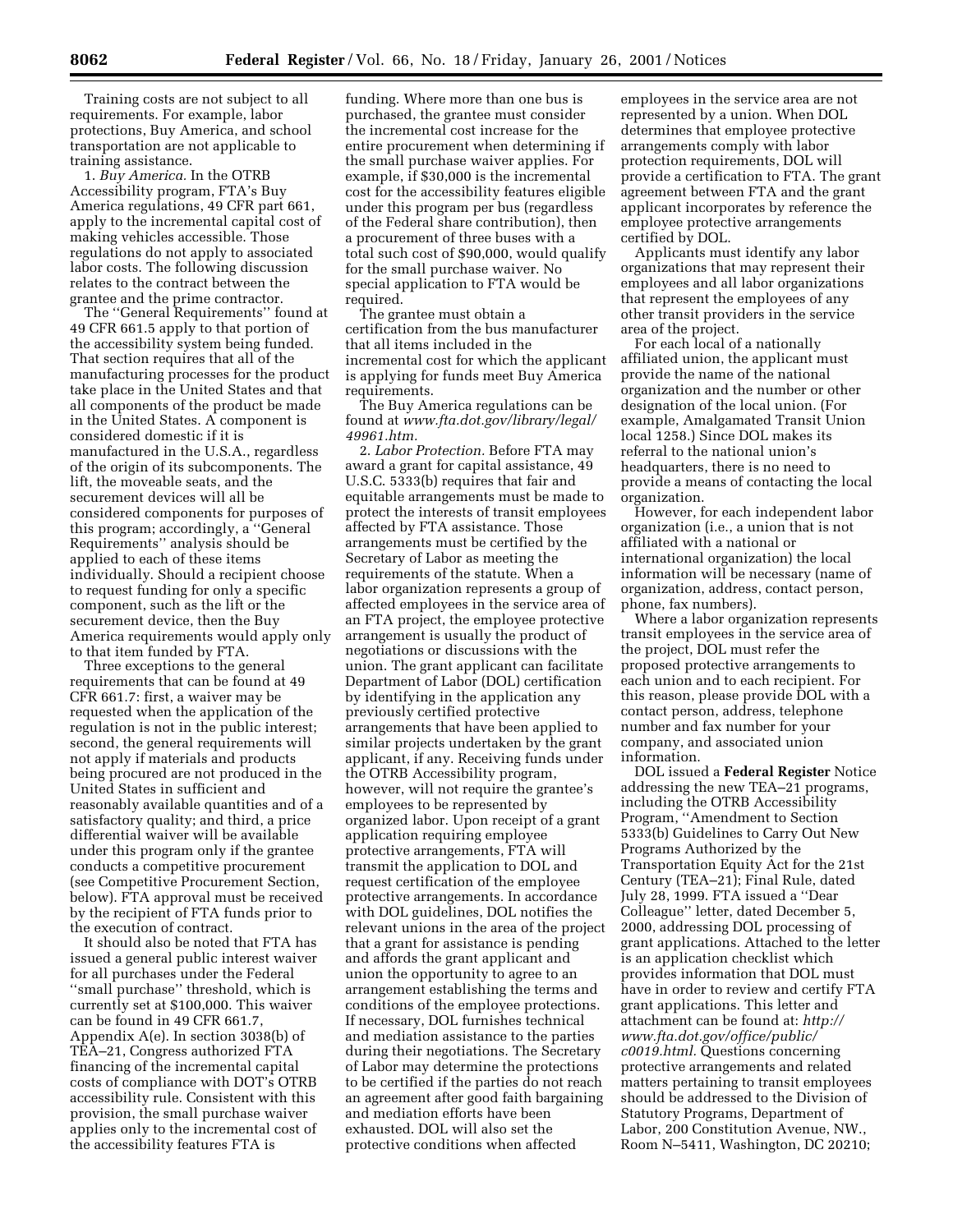telephone (202) 693–0126, fax (202) 219–5338.

3. *Competitive Procurement.* Federal procurement requirements apply to FTA funds awarded to state and local governments and private nonprofit agencies under 49 CFR parts 18 and 19. To the extent a direct recipient of FTA funds under this program is a private for-profit entity, the Federal procurement requirements do not apply.

4. *Debarment, Suspension and Other Responsibility Matters.* Pursuant to Executive Order 12549; 41 USC 701; and 49 CFR part 29, grantees must ensure that FTA funds are not given to anyone who has been debarred, suspended, or declared ineligible or voluntarily excluded from participation in federally assisted transactions. The burden of disclosure is on those debarred or suspended. The U.S. General Services Administration (GSA) issues a document titled ''Lists of Parties Excluded from Federal Procurement or Nonprocurement Programs'' monthly. The list is available on the GSA website (http// www.gsa.gov/index). If at any time the grantee or other covered entity learns that a certification it made or received was erroneous when submitted or if circumstances have changed, disclosure to FTA is required.

5. *Drug-Free Workplace.* Grantees must maintain a drug-free workplace for all employees and have an anti-drug policy and awareness program. The grant applicant must certify to FTA that it will provide a drug-free workplace and comply with all requirements of the Drug-Free Workplace Act of 1988 (Public Law 100–690) and U.S. DOT's implementing regulations, 49 CFR part 29, Subpart F. The grantee is required to provide a written Drug-Free Workplace policy statement notifying employees that the unlawful manufacture, distribution, dispensing, possession, or use of a controlled substance is prohibited in the workplace and stating specific actions that will be taken for violations. The ongoing drug-free awareness program must inform employees about the dangers of drug abuse; about any available drug counseling, rehabilitation, and employee assistance programs; about penalties that may be imposed; and that employees are to be aware that the recipient operates a drug-free workplace. An employee of an FTA grantee is required to report in writing any conviction for a violation of criminal drug statute occurring in the workplace, and the grantee/employer is required to provide written notice to FTA within 10 days of having received the notice. Within 30 days of receiving

the notice of a conviction, the grantee/ employer must have taken appropriate action against the employee or have required participation in a drug abuse assistance or rehabilitation program.

6. *Nondiscrimination Requirements.* 49 U.S.C. section 5332 states that ''a person (defined broadly) may not be excluded from participating in, denied a benefit of, or discriminated against, under a project, program, or activity receiving financial assistance (from FTA) because of race, color, creed, national origin, sex, or age.''

7. *Title VI.* Grantees must assure FTA that transit services and benefits obtained with FTA assistance will be provided in a nondiscriminatory manner, without regard to race, color, or national origin.

8. *Disadvantaged Business Enterprise.* Grantees must assure FTA that disadvantaged business enterprises (DBEs) are provided the maximum opportunity to compete for FTA-assisted contracts and procurements.

9. *Equal Employment Opportunity (EEO).* The grantee must assure that it will not discriminate against any employee or applicant for employment because of race, color, religion, sex, disability, age or national origin.

10. *Americans with Disabilities Act and Section 504.* Compliance with the Americans with Disabilities Act of 1990 (ADA) (Public Law 101–336) and DOT's implementing regulations (49 CFR parts 27, 37, and 38) and section 504 of the Rehabilitation Act of 1973, as amended, are eligibility requirements for Federal financial assistance. Section 504 prohibits discrimination on the basis of disability by recipients of Federal financial assistance. The ADA prohibits discrimination against persons with disabilities in the provision of transportation services.

11. *Restrictions on Lobbying.* Federal financial assistance may not be used to influence any member of Congress or an officer or employee of any agency in connection with the making of any Federal contract, grant, or cooperative agreement. The state, subrecipients, and third party contractors at any tier awarded FTA assistance exceeding \$100,000 must sign a certification so stating and also must disclose the expenditure of non-Federal funds for such purposes (49 CFR part 20). Other Federal laws also govern lobbying activities. For example, Federal funds may not be used for lobbying congressional representatives or senators indirectly, such as by contributing to a lobbying organization or funding a grass-roots campaign to influence legislation (31 U.S.C. 1352). General advocacy for over-the-road bus

transportation and providing information to legislators about the services a recipient provides are not prohibited, nor is using non-Federal funds for lobbying, so long as the required disclosures are made.

12. *Environmental Protection.* Neither incremental capital costs associated with making vehicles wheelchair accessible nor training costs involve significant environmental impacts. Projects that do not involve significant environmental impacts are considered ''categorical exclusions'' in FTA's procedures because they have been categorically excluded from FTA's requirements to prepare environmental documentation. (49 USC part 622, incorporating 23 CFR part 771)

13. *Planning.* Applicants are encouraged to notify the appropriate state departments of transportation and metropolitan planning organizations (MPO) in areas likely to be served by equipment made accessible through funds made available in this program. Those organizations, in turn, should take appropriate steps to inform the public, and individuals requiring fully accessible services in particular, of operators' intentions to expand the accessibility of their services. Incorporation of funded projects in the plans and transportation improvement programs of states and metropolitan areas by states and MPOs also is encouraged, but is not required.

# **II. Guidelines for Preparing Grant Application**

FTA is conducting a national solicitation for applications under the OTRB Accessibility program. Grant awards will be made on a competitive basis. Although most FTA grant applications are now submitted electronically, paper applications for the OTRB Accessibility program will be accepted. An original and two copies of the application must be submitted to the appropriate FTA Regional Office. The OTRB operators should submit the application to the office in the region in which its headquarters office is located. The application should provide information on all items for which you are requesting funding in FY 2001. The application must include the following elements:

### *1. Transmittal Letter*

This addresses basic identifying information, including:

a. Grant applicant.

b. Contact name, address, fax and phone number.

c. Amount of grant request.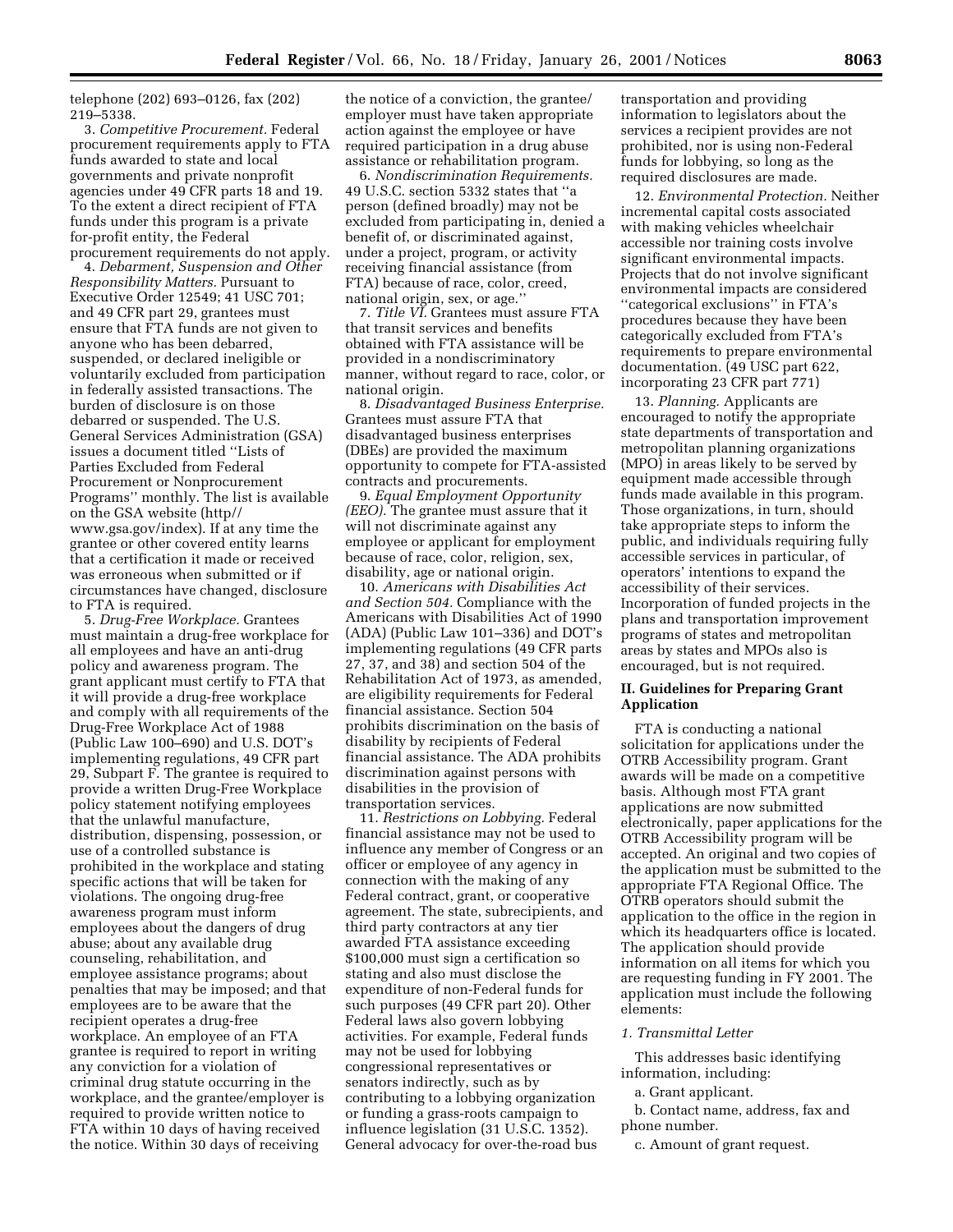d. Type of services for which funds are sought, either intercity fixed route services, other services, or both.

e. For fixed-route carriers, whether you are a large (Class I, with gross annual operating revenues of \$5.3 million or more) or small (gross operating reveues of less than \$5.3 million annually) carrier.

# *2. Project Eligibility*

Every application must:

a. Describe the applicant's technical, legal, and financial capacity to implement the proposed projects.

b. Document matching funds, including amount and source.

c. Include OMB Standard Form 424, ''Federal Assistance,'' which is a multipurpose form which must be completed in its entirety. The forms are available from the FTA regional offices.

# *3. Project Information*

Provide a summary of project activities for which you are requesting funds. The summary should include:

a. Description of the components included in request for funds, i.e., lifts, tie-downs, moveable seats, etc.

b. Each project's time line, including significant milestones such as date of contract for purchase of vehicle(s), and actual or expected delivery date of vehicle(s).

c. Project budget (See Appendix B).

## *4. Project Narrative*

Provide the information that addresses the criteria set forth in this notice at Section G, ''Grants Criteria''. Grants will be awarded competitively based upon that criteria. Please also provide the following information, which may also be used for funding decisions:

a. *Fleet Information.* Provide information on the number of over-theroad buses in your fleet, how many of those vehicles are accessible, and whether the vehicles for which you are seeking funds will be used to replace vehicles in your current fleet or to expand your fleet.

b. *Service Information.* If funds are being sought for intercity fixed-route service, please describe how the service meets the definition of intercity fixed route service, including how the service makes meaningful connections with scheduled intercity bus service to more distant points. If you provide both intercity fixed-route service and another type of service, such as commuter, charter or tour service, please provide an estimate of the proportion of your service that is intercity fixed-route service. Describe your service area.

#### *5. Labor Information*

a. Identify any labor organizations that may represent your employees and all labor organizations that represent the employees of any transit providers in the service area of the project. For each local of a nationally affiliated union, the applicant must provide the name of the national organization and the number or other designation of the local union. (For example, Amalgamated Transit Union local 1258.) Since DOL makes its referral to the national union's headquarters, there is no need to provide a means of contacting the local organization.

b. For each independent labor organization (i.e., a union that is not affiliated with a national or international organization) the local information will be necessary (name of organization, address, contact person, phone, fax numbers).

c. Where a labor organization represents transit employees in the service area of the project, DOL must refer the proposed protective arrangements to each union and to each recipient. For this reason, please provide DOL with a contact person, address, telephone number and fax number for your company and associated union information.

# **III. Submission of Applications and Grant Review Process**

Applications are to be submitted to the appropriate FTA Regional Office by the close of business on April 27, 2001. FTA will screen all applications to determine whether all required eligibility elements, as described in Section 2 of the application, are present. An FTA evaluation team will evaluate each application according to the criteria described in this announcement.

# *A. Notification*

FTA expects to notify all applicants, both those selected for funding and those not selected, in July 2001. Grants are expected to be made by September 30, 2001, the end of Federal fiscal year 2001. FTA is committed to obligating FY 2001 OTRB Accessibility program funds expeditiously. Therefore, FTA urges applicants to develop and submit with their applications complete documentation necessary to meet the applicable FTA Section 5311 requirements.

Issued on: January 19, 2001. **Hiram J. Walker,**

*Associate Administrator for Program Management.*

# **APPENDIX A—FTA REGIONAL OFFICES**

Region I—Massachusetts, Rhode Island, Connecticut, New Hampshire, Vermont and Maine

- Richard H. Doyle, FTA Regional Administrator, Volpe National Transportation Systems Center, Kendall Square 55 Broadway, Suite 920, Cambridge, MA 02142–1093, (617) 494– 2055
- Region II—New York, New Jersey, Virgin Islands
- Letitia Thompson, FTA Regional Administrator, 26 Federal Plaza, Suite 2940, New York, NY 10278–0194, (212) 264–8162

Region III—Pennsylvania, Maryland, Virginia, West Virginia, Delaware, Washington, DC

- Susan Schruth, FTA Regional Administrator, 1760 Market Street, Suite 500, Philadelphia, PA 19103–4124, (215) 656– 7100
- Region IV—Georgia, North Carolina, South Carolina, Florida, Mississippi, Tennessee, Kentucky, Alabama, Puerto Rico
- Jerry Franklin, FTA Regional Administrator, 61 Forsyth Street, S.W., Suite 17T50, Atlanta, GA 30303, (404) 562–3500

Region V—llinois, Indiana, Ohio, Wisconsin, Minnesota, Michigan

Joel Ettinger, FTA Regional Administrator, 200 West Adams Street, Suite 2410 Chicago, IL 60606–5232, (312) 353–2789

Region VI—Texas, New Mexico, Louisiana, Arkansas, Oklahoma

Robert Patrick, FTA Regional Administrator, 819 Taylor Street, Room 8A36, Ft. Worth, TX 76102 (817) 978–0550

Region VII—Iowa, Nebraska, Kansas, Missouri

Mokhtee Ahmad, FTA Regional Administrator, 901 Locust Street, Suite 404, Kansas City, MO 64106, (816) 329– 3920

Region VIII—Colorado, North Dakota, South Dakota, Montana, Wyoming, Utah

Lee Waddleton, FTA Regional Administrator, Columbine Place, 216 16th Street, Suite 650, Denver, CO 80202–5120, (303) 844– 3242

Region IX—California, Arizona, Nevada, Hawaii, American Samoa, Guam

Leslie Rogers, FTA Regional Administrator, 201 Mission Street, Suite 2210, San Francisco, CA 94105–1831, (415) 744–3133

Region X—Washington, Oregon, Idaho, Alaska

Helen Knoll, FTA Regional Administrator, Jackson Federal Building, 915 Second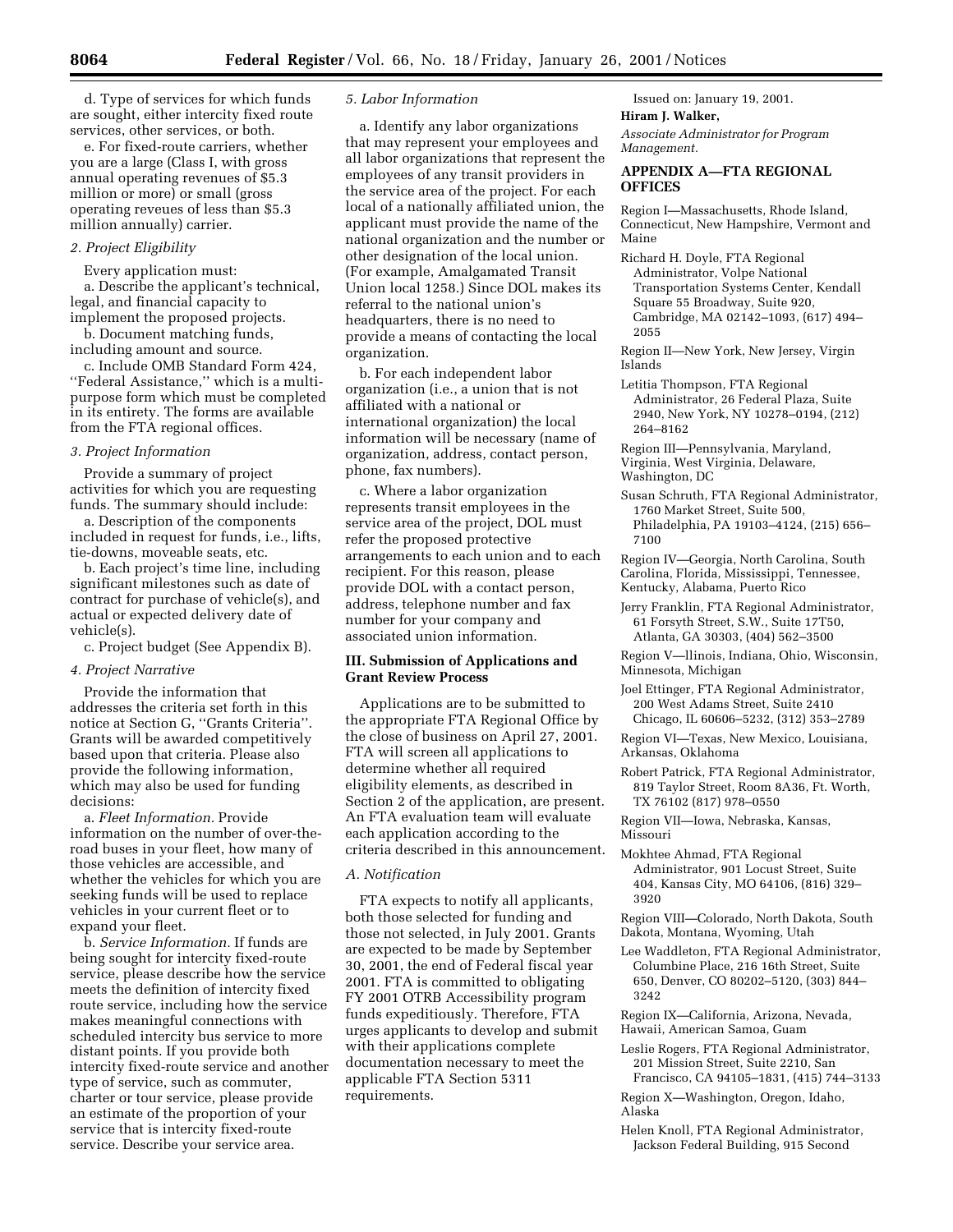Avenue, Suite 3142, Seattle, WA 98174– 1002, (206) 220–7954

## **APPENDIX B—SAMPLE OTRB ACCESSIBILITY PROGRAM PROJECT BUDGET**

[Grantee: Hillsdale Intercity Services; Project: OR–38–0001]

|                                                          | Federal<br>share | project cost |
|----------------------------------------------------------|------------------|--------------|
| $Scope - 111 - 01$ .                                     |                  |              |
|                                                          | \$20,700         | \$23.000     |
| Activity: 11.44.33 Retrofit vehicle with lift quantity-1 | 39.600           | 44.000       |
| Scope-117-00:                                            |                  |              |
|                                                          |                  |              |
|                                                          | 18.000           | 20,000       |
|                                                          | 87,000           |              |
|                                                          | 78.300           |              |
|                                                          | 8.700            |              |

# **APPENDIX C—CERTIFICATIONS AND ASSURANCES**

#### **List of Certifications and Assurances for Federal Transit Administration Over-the-Road-Bus Accessibility Grants**

This list is a comprehensive compilation of the certifications and assurances required by Federal law for the OTRB Accessibility program. At the end of this list is a single Signature Page on which the applicant and its attorney certifies compliance with all certifications and assurances applicable to the OTRB Accessibility program.

All applicants are advised to read the entire list of Certifications and Assurances to be confident of their responsibilities and commitments. The applicant may signify compliance with all categories by placing a single ''X'' in the appropriate space at the top of the signature selection page.

## **References**

The Transportation Equity Act for the 21st Century, Pub. L. 105–178, June 9, 1998, as amended, 49 U.S.C. chapter 53, Title 23, U.S.C., U.S. DOT and FTA regulations at 49 CFR, and FTA Circulars.

#### *Over-the-Road Bus Accessibility Program Certifications and Assurances*

1. Certifications and Assurances Required of Each Applicant

Each Applicant for Federal assistance awarded by FTA must provide all certifications and assurances in this category I. Consequently, FTA may not award any Federal assistance until the Applicant provides assurance of compliance by selecting category ''I'' Signature Page at the end of this document.

#### A. Authority of Applicant and Its Representative

The authorized representative of the Applicant and legal counsel who sign these certifications, assurances, and agreements affirm that both the Applicant and its authorized representative have adequate authority under state and local law and the by-laws or internal rules of the Applicant organization to:

(1) Execute and file the application for Federal assistance on behalf of the Applicant,

(2) Execute and file the required certifications, assurances, and agreements on behalf of the Applicant binding the Applicant, and

(3) Execute grant agreements and cooperative agreements with FTA on behalf of the Applicant.

#### B. Standard Assurances

The Applicant assures that it will comply with all applicable Federal statutes, regulations, executive orders, FTA circulars, and other Federal administrative requirements in carrying out any project supported by the FTA grant. The Applicant acknowledges that it is under a continuing obligation to comply with the terms and conditions of the grant agreement issued for its project with FTA. The Applicant understands that Federal laws, regulations, policies, and administrative practices might be modified from time to time and affect the implementation of the project. The Applicant agrees that the most recent Federal requirements will apply to the project, unless FTA issues a written determination otherwise.

C. Debarment, Suspension, and Other Responsibility Matters for Primary Covered Transactions

As required by U.S. DOT regulations on Government-wide Debarment and Suspension (Nonprocurement) at 49 CFR 29.510:

(1) The Applicant (Primary Participant) certifies, to the best of its knowledge and belief, that it and its principals:

(a) Are not presently debarred, suspended, proposed for debarment, declared ineligible, or voluntarily excluded from covered transactions by any Federal department or agency;

(b) Have not, within a three (3) year period preceding this certification, been convicted of or had a civil judgment rendered against them for commission of fraud or a criminal offense in connection with obtaining, attempting to obtain, or performing a public (Federal, state, or local) transaction or contract under a public transaction, violation of Federal or state antitrust statutes, or commission of embezzlement, theft, forgery, bribery, falsification or destruction of records, making false statements, or receiving stolen property;

(c) Are not presently indicted for or otherwise criminally or civilly charged by a governmental entity (Federal, state, or local)

with commission of any of the offenses listed in subparagraph (1)(b) of this certification; and

(d) Have not within a three-year period preceding this certification had one or more public transactions (Federal, state, or local) terminated for cause or default.

(2) The Applicant also certifies that, if it later becomes aware of any information contradicting the statements of paragraph (1) above, it will promptly provide that information to FTA.

(3) If the Applicant (Primary Participant) is unable to certify to all statements in paragraphs (1) and (2) above, it shall indicate so in its signature page and provide a written explanation to FTA.

#### D. Drug-Free Workplace Agreement

As required by U.S. DOT regulations, ''Drug-Free Workplace Requirements (Grants),'' 49 CFR part 29, Subpart F, as modified by 41 U.S.C. 702, the Applicant agrees that it will provide a drug-free workplace by:

(1) Publishing a statement notifying its employees that the unlawful manufacture, distribution, dispensing, possession, or use of a controlled substance is prohibited in its workplace and specifying the actions that will be taken against its employees for violation of that prohibition;

(2) Establishing an ongoing drug-free awareness program to inform its employees about:

(a) The dangers of drug abuse in the workplace,

(b) Its policy of maintaining a drug-free workplace,

(c) Any available drug counseling, rehabilitation, and employee assistance programs, and

(d) The penalties that may be imposed upon its employees for drug abuse violations occurring in the workplace;

(3) Making it a requirement that each of its employees to be engaged in the performance of the grant be given a copy of the statement required by paragraph (1) above;

(4) Notifying each of its employees in the statement required by paragraph (1) that, as a condition of employment financed with Federal assistance provided by the grant, the employee will be required to:

(a) Abide by the terms of the statement, and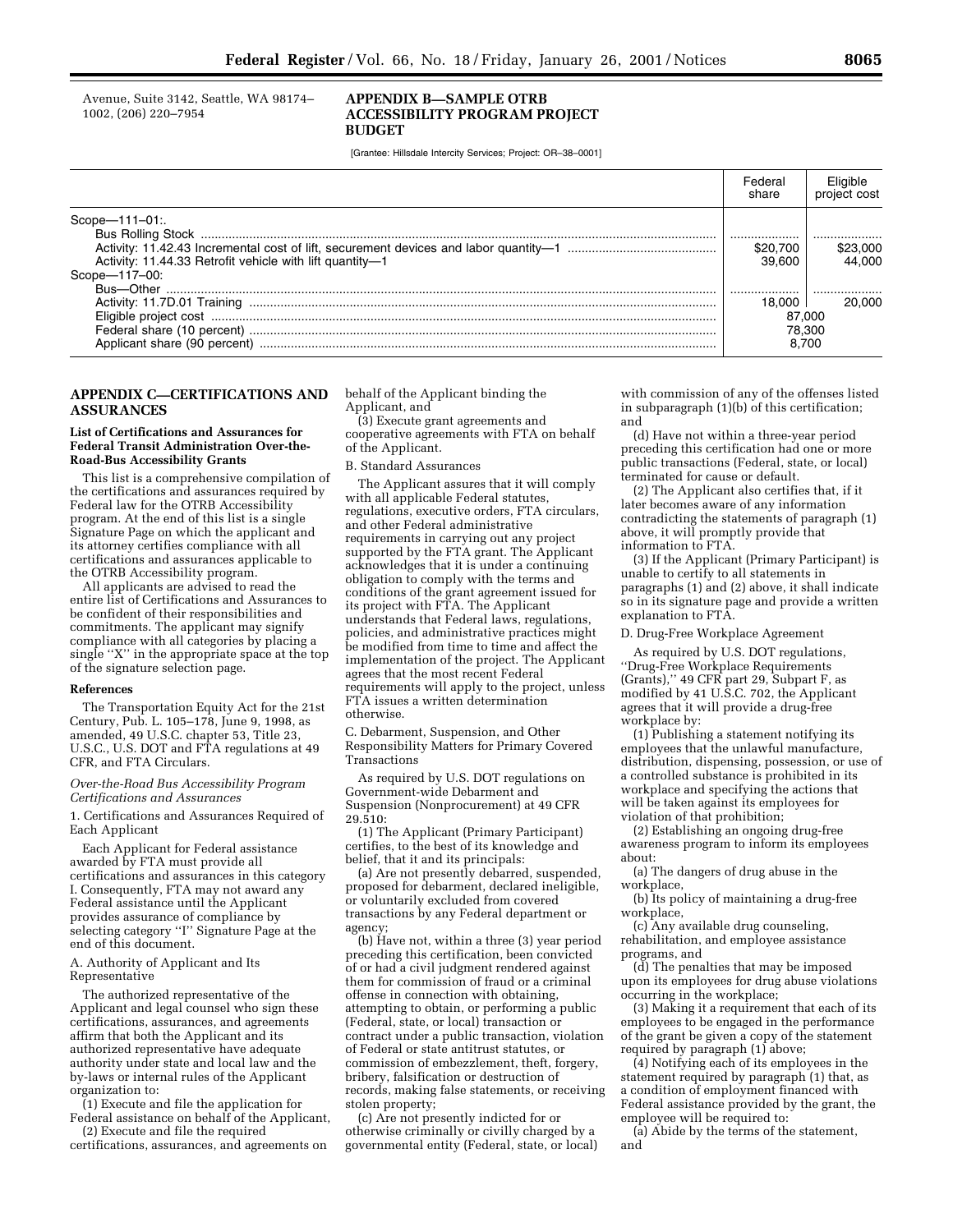(b) Notify the employer (Applicant) in writing of any conviction for a violation of a criminal drug statute occurring in the workplace no later than five (5) calendar days after that conviction;

(5) Notifying FTA in writing, within ten (10) calendar days after receiving notice required by paragraph (4)(b) above from an employee or otherwise receiving actual notice of that conviction. The Applicant, as employer of any convicted employee, must provide notice, including position title, to every project officer or other designee on whose project activity the convicted employee was working. Notice shall include the identification number(s) of each affected grant;

(6) Taking one of the following actions within thirty (30) calendar days of receiving notice under paragraph (4)(b) of this agreement with respect to any employee who is so convicted:

(a) Taking appropriate personnel action against that employee, up to and including termination, consistent with the requirements of the Rehabilitation Act of 1973, as amended, or

(b) Requiring that employee to participate satisfactorily in a drug abuse assistance or rehabilitation program approved for such purposes by a Federal, state, or local health, law enforcement, or other appropriate agency; and

(7) Making a good faith effort to continue to maintain a drug-free workplace through implementation of paragraphs (1), (2), (3), (4), (5), and (6) of this agreement. The Applicant agrees to maintain a list identifying its headquarters location and each workplace it maintains in which project activities supported by FTA are conducted, and make that list readily accessible to FTA.

# E. Intergovernmental Review Assurance

The Applicant assures that each application for Federal assistance submitted to FTA has been or will be submitted, as required by each state, for intergovernmental review to the appropriate state and local agencies. Specifically, the Applicant assures that it has fulfilled or will fulfill the obligations imposed on FTA by U.S. DOT regulations, ''Intergovernmental Review of Department of Transportation Programs and Activities,'' 49 CFR part 17.

#### F. Nondiscrimination Assurance

As required by 49 U.S.C. 5332 (which prohibits discrimination on the basis of race, color, creed, national origin, sex, or age, and prohibits discrimination in employment or business opportunity), Title VI of the Civil Rights Act of 1964, as amended, 42 U.S.C. 2000d, and U.S. DOT regulations, ''Nondiscrimination in Federally-Assisted Programs of the Department of Transportation—Effectuation of Title VI of the Civil Rights Act,'' 49 CFR part 21 at 21.7, the Applicant assures that it will comply with all requirements of 49 CFR part  $21$ ; FTA Circular 4702.1, ''Title VI Program Guidelines for Federal Transit Administration Recipients'', and other applicable directives, so that no person in the United States, on the basis of race, color, national origin, creed, sex, or age will be excluded from participation in, be denied the

benefits of, or otherwise be subjected to discrimination in any program or activity (particularly in the level and quality of transportation services and transportationrelated benefits) for which the Applicant receives Federal assistance awarded by the U.S. DOT or FTA as follows:

(1) The Applicant assures that each project will be conducted, property acquisitions will be undertaken, and project facilities will be operated in accordance with all applicable requirements of 49 U.S.C. 5332 and 49 CFR part 21, and understands that this assurance extends to its entire facility and to facilities operated in connection with the project.

(2) The Applicant assures that it will take appropriate action to ensure that any transferee receiving property financed with Federal assistance derived from FTA will comply with the applicable requirements of 49 U.S.C. 5332 and 49 CFR part 21.

(3) The Applicant assures that it will promptly take the necessary actions to effectuate this assurance, including notifying the public that complaints of discrimination in the provision of transportation-related services or benefits may be filed with U.S. DOT or FTA. Upon request by U.S. DOT or FTA, the Applicant assures that it will submit the required information pertaining to its compliance with these requirements.

(4) The Applicant assures that it will make any changes in its 49 U.S.C. 5332 and Title VI implementing procedures as U.S. DOT or FTA may request.

(5) As required by 49 CFR 21.7(a)(2), the Applicant will include in each third party contract or subagreement provisions to invoke the requirements of 49 U.S.C. 5332 and 49 CFR part 21, and include provisions to invoke those requirements in deeds and instruments recording the transfer of real property, structures, improvements. G. Assurance of Nondiscrimination on the

Basis of Disability

As required by U.S. DOT regulations, ''Nondiscrimination on the Basis of Handicap in Programs and Activities Receiving or Benefiting from Federal Financial Assistance,'' at 49 CFR part 27, implementing the Rehabilitation Act of 1973, as amended, and the Americans with Disabilities Act of 1990, as amended, the Applicant assures that, as a condition to the approval or extension of any Federal assistance awarded by FTA to construct any facility, obtain any rolling stock or other equipment, undertake studies, conduct research, or to participate in or obtain any benefit from any program administered by FTA, no otherwise qualified person with a disability shall be, solely by reason of that disability, excluded from participation in, denied the benefits of, or otherwise subjected to discrimination in any program or activity receiving or benefiting from Federal assistance administered by the FTA or any entity within U.S. DOT. The Applicant assures that project implementation and operations so assisted will comply with all applicable requirements of U.S. DOT regulations implementing the Rehabilitation Act of 1973, as amended, 29 U.S.C. 794, and the Americans with Disabilities Act of 1990, as amended, 42 U.S.C. 12101 *et seq.* at 49 CFR parts 27, 37, and 38, and any applicable regulations and

directives issued by other Federal departments or agencies.

1. Certifications Prescribed by the Office of Management and Budget (SF–424B and SF– 424D)

The Applicant certifies that it: (1) Has the legal authority to apply for Federal assistance and the institutional, managerial, and financial capability (including funds sufficient to pay the non-Federal share of project cost) to ensure proper planning, management, and completion of the project described in its application.

(2) Will give FTA, the Comptroller General of the United States and, if appropriate, the state, through any authorized representative, access to and the right to examine all records, books, papers, or documents related to the award; and will establish a proper accounting system in accordance with generally accepted accounting standards or agency directives.

(3) Will establish safeguard to prohibit employees from using their positions for a purpose that constitutes or presents the appearance of personal or organizational conflict of interest or personal gain.

(4) Will initiate and complete the work within the applicable project time periods following receipt of FTA approval.

(5) Will comply with all statutes relating to nondiscrimination including, but not limited to:

(a) Title VI of the Civil Rights Act, 42 U.S.C. 2000d, which prohibits discrimination on the basis of race, color, or national origin;

(b) Title IX of the Education Amendments of 1972, as amended, 20 U.S.C. 1681, 1683, and 1685 through 1687, which prohibits discrimination on the basis of sex;

(c) Section 504 of the Rehabilitation Act of 1973, as amended, 29 U.S.C. 794, which prohibits discrimination on the basis of handicaps;

(d) The Age Discrimination Act of 1975, as amended, 42 U.S.C. 6101 through 6107, which prohibit discrimination on the basis of age;

(e) The Drug Abuse Office and Treatment Act of 1972, Pub. L. 92–255, March 21, 1972, and amendments thereto, relating to

nondiscrimination on the basis of drug abuse; (f) The Comprehensive Alcohol Abuse and Alcoholism Prevention Act of 1970, Pub. L. 91–616, Dec. 31, 1970, and amendments thereto, relating to nondiscrimination on the basis of alcohol abuse or alcoholism;

(g) The Public Health Service Act of 1912, as amended, 42 U.S.C. 290dd–3 and 290ee– 3, related to confidentiality of alcohol and drug abuse patient records;

(h) Title VIII of the Civil Rights Act, 42 U.S.C. 3601 *et seq.*, relating to nondiscrimination in the sale, rental, or financing of housing;

(i) Any other nondiscrimination provisions in the specific statutes under which Federal assistance for the project may be provided including, but not limited to section 1101(b) of the Transportation Equity Act for the 21st Century, 23 U.S.C. 101 note, which provides for participation of disadvantaged business enterprises in FTA programs; and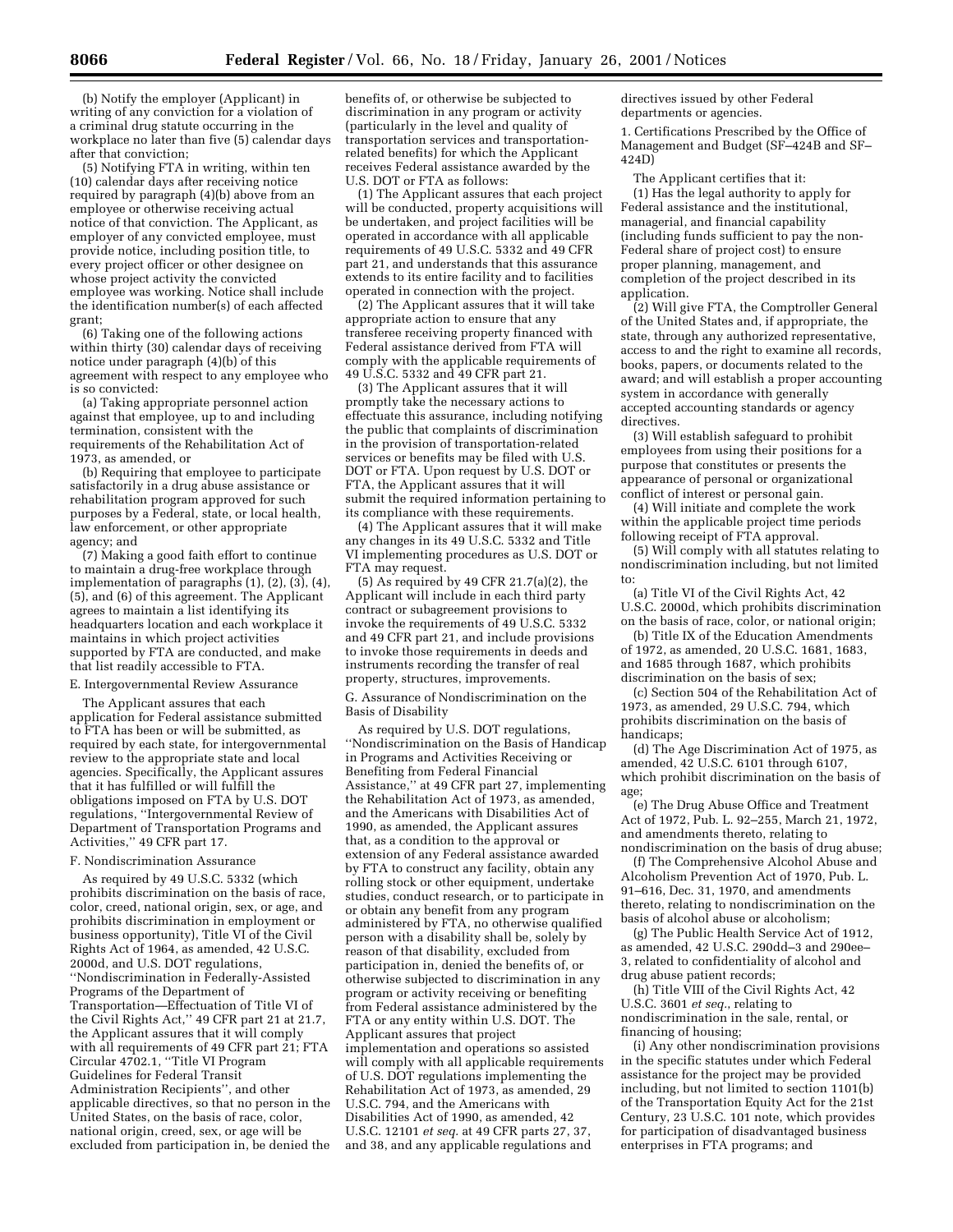(j) The requirements of any other nondiscrimination statute(s) that may apply to the project.

(6) Will comply, or has complied, with the requirements of Titles II and III of the Uniform Relocation Assistance and Real Property Acquisition Policies Act of 1970, as amended, (Uniform Relocation Act) 42 U.S.C. 4601 *et seq.*, which provide for fair and equitable treatment of persons displaced or whose property is acquired as a result of Federal of federally-assisted programs. These requirements apply to all interests in real property acquired for project purposes regardless of Federal participation in purchases. As required by U.S. DOT regulations, ''Uniform Relocation Assistance and Real Property Acquisition for Federal and Federally Assisted Programs,'' at 49 CFR 24.4, and sections 210 and 305 of the Uniform Relocation Act, 42 U.S.C. 4630 and 4655, the Applicant assures that it has the requisite authority under applicable state and local law and will comply or has complied with the requirements of the Uniform Relocation Act, 42 U.S.C. 4601 *et seq.*, and U.S. DOT regulations, ''Uniform Relocation Assistance and Real Property Acquisition for Federal and Federally Assisted Programs,'' 49 CFR part 24 including, but not limited to the following:

(a) The Applicant will adequately inform each affected person of the benefits, policies, and procedures provided for in 49 CFR part 24;

(b) The Applicant will provide fair and reasonable relocation payments and assistance required by 42 U.S.C. 4622, 4623, and 4624; 49 CFR part 24; and any applicable FTA procedures, to or for families, individuals, partnerships, corporations or associations displaced as a result of any project financed with FTA assistance;

(c) The Applicant will provide relocation assistance programs offering the services described in 42 U.S.C. 4625 to such displaced families, individuals, partnerships, corporations, or associations in the manner provided in 49 CFR part 24 and FTA procedures;

(d) Within a reasonable time before displacement, the Applicant will make available comparable replacement dwellings to displaced families and individuals as required by 42 U.S.C. 4625(c)(3);

(e) The Applicant will carry out the relocation process in such a manner as to provide displaced persons with uniform and consistent services, and will make available replacement housing in the same range of choices with respect to such housing to all displaced persons regardless of race, color, religion, or national origin; and

(f) In acquiring real property, the Applicant will be guided to the greatest extent practicable under state law, by the real property acquisition policies of 42 U.S.C. 4651 and 4652;

(g) The Applicant will pay or reimburse property owners for necessary expenses as specified in 42 U.S.C. 4653 and 4654, with the understanding that FTA will participate in the Applicant's eligible costs of providing payments for those expenses as required by 42 U.S.C. 4631;

(h) The Applicant will execute such amendments to third party contracts and

subagreements financed with FTA assistance and execute, furnish, and be bound by such additional documents as FTA may determine necessary to effectuate or implement the assurances provided herein; and

(i) The Applicant agrees to make these assurances part of or incorporate them by reference into any third party contract or subagreement, or any amendments thereto, relating to any project financed by FTA involving relocation or land acquisition and provide in any affected document that these relocation and land acquisition provisions shall supersede any conflicting provisions.

(7) To the extent applicable, will comply with provisions of the Hatch Act, 5 U.S.C. 1501 through 1508, and 7324 through 7326, which limit the political activities of state and local agencies and their officers and employees whose principal employment activities are financed in whole or part with Federal funds including a Federal loan, grant, or cooperative agreement, but pursuant to 23 U.S.C. 142(g), does not apply to a nonsupervisory employee of a transit system (or of any other agency or entity performing related functions) receiving FTA assistance to whom the Hatch Act does not otherwise apply.

(8) To the extent applicable, will comply with the Davis-Bacon Act, as amended, 40 U.S.C. 276a through 276a(7), the Copeland Act, as amended, 18 U.S.C. 874 and 40 U.S.C. 276c, and the Contract Work Hours and Safety Standards Act, as amended, 40 U.S.C. 327 through 333, regarding labor standards for federally-assisted subagreements.

(9) To the extent applicable, will comply with flood insurance purchase requirements of section 102(a) of the Flood Disaster Protection Act of 1973, as amended, 42 U.S.C. 4012a(a), requiring recipients in a special flood hazard area to participate in the program and purchase flood insurance if the total cost of insurable construction and acquisition is \$10,000 or more.

(10) Will comply with environmental standards that may be prescribed to implement the following Federal laws and executive orders:

(a) Institution of environmental quality control measures under the National Environmental Policy Act of 1969, as amended, 42 U.S.C. 4321 *et seq.* and Executive Order No. 11514, as amended, 42 U.S.C. 4321 note;

(b) Notification of violating facilities pursuant to Executive Order No. 11738, 42 U.S.C. 7606 note;

(c) Protection of wetlands pursuant to Executive Order No. 11990, 42 U.S.C. 4321 note;

(d) Evaluation of flood hazards in floodplains in accordance with Executive Order 11988, 42 U.S.C. 4321 note;

(e) Assurance of project consistency with the approved State management program developed pursuant to the requirements of the Coastal Zone Management Act of 1972, as amended, 16 U.S.C. 1451 *et seq.*

(f) Conformity of Federal actions to State (Clean Air) Implementation Plans under section 176(c) of the Clean Air Act of 1955, as amended, 42 U.S.C. 7401 *et seq.*;

(g) Protection of underground sources of drinking water under the Safe Drinking

Water Act of 1974, as amended, 42 U.S.C. 300h *et seq.*;

(h) Protection of endangered species under the Endangered Species Act of 1973, as amended, Endangered Species Act of 1973, as amended, 16 U.S.C. 1531 *et seq.*; and

(i) Environmental protections for Federal transit programs, including, but not limited to protections for a park, recreation area, or wildlife or waterfowl refuge of national, state, or local significance or any land from a historic site of national, state, or local significance used in a transit project as required by 49 U.S.C. 303.

(11) Will comply with the Wild and Scenic Rivers Act of 1968, as amended, 16 U.S.C. 1271 *et seq.* relating to protecting components of the national wild and scenic rivers systems.

(12) Will assist FTA in assuring compliance with section 106 of the National Historic Preservation Act of 1966, as amended, 16 U.S.C. 470f, Executive Order No. 11593 (identification and protection of historic properties), 16 U.S.C. 470 note, and the Archaeological and Historic Preservation Act of 1974, as amended, 16 U.S.C. 469a–1 *et seq.*

(13) Will comply with the Lead-Based Paint Poisoning Prevention Act, 42 U.S.C. 4801, which prohibits the use of lead-based paint in construction or rehabilitation of residence structures.

(14) Will not dispose of, modify the use of, or change the terms of the real property title, or other interest in the site and facilities on which a construction project supported with FTA assistance takes place without permission and instructions from the awarding agency.

(15) Will record the Federal interest in the title of real property in accordance with FTA directives and will include a covenant in the title of real property acquired in whole or in part with Federal assistance funds to assure nondiscrimination during the useful life of the project.

(16) Will comply with FTA requirements concerning the drafting, review, and approval of construction plans and specifications of any construction project supported with FTA assistance. As required by U.S. DOT regulations, ''Seismic Safety,'' 49 CFR 41.117(d), before accepting delivery of any building financed with FTA assistance, it will obtain a certificate of compliance with the seismic design and construction requirements of 49 CFR part 41.

(17) Will provide and maintain competent and adequate engineering supervision at the construction site of any project supported with FTA assistance to ensure that the complete work conforms with the approved plans and specifications and will furnish progress reports and such other information as may be required by FTA or the State.

(18) Will comply with the National Research Act, Pub. L. 93–348, July 12, 1974, as amended, regarding the protection of human subjects involved in research, development, and related activities supported by Federal assistance and DOT regulation, ''Protection of Human Subjects,'' 49 CFR part 11.

(19) Will comply with the Laboratory Animal Welfare Act of 1966, as amended, 7